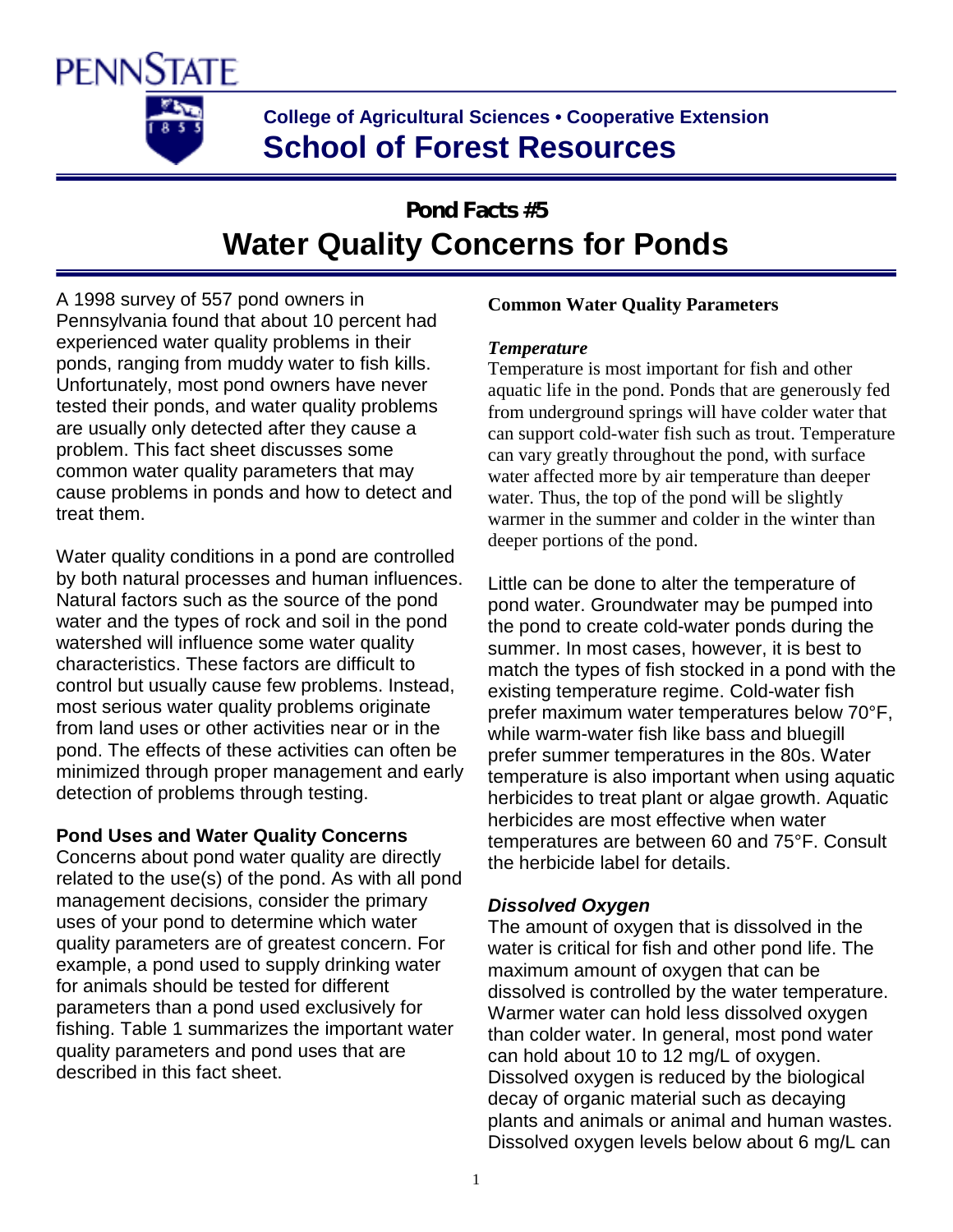#### **Table 1. Important water quality parameters and criteria for common pond uses in Pennsylvania. Missing values represent parameters that are not important for that use.**

| <b>Parameter</b>                      | <b>Primary Pond Use</b>                                                                    |                                         |                                                                      |                   |                  |
|---------------------------------------|--------------------------------------------------------------------------------------------|-----------------------------------------|----------------------------------------------------------------------|-------------------|------------------|
|                                       | <b>Animal Drink-</b><br>ing                                                                | Swimming                                | <b>Fishing</b>                                                       | <b>Irrigation</b> | <b>Beauty</b>    |
| Fecal coliform bacteria               | Less than 10<br>colonies per<br>100 mL                                                     | Less than 200<br>colonies per<br>100 mL |                                                                      |                   |                  |
| E. coli bacteria                      | 0 colonies per<br>100 mL                                                                   | Less than 150<br>colonies per<br>100 mL |                                                                      |                   |                  |
| pH                                    | 5.5 to 8.5                                                                                 |                                         | 6.0 to 9.0                                                           | 6.5 to 8.4        |                  |
| Copper                                | $<$ 1 mg/L                                                                                 |                                         | $<$ 1 mg/L                                                           |                   |                  |
| Iron                                  | $< 0.3$ mg/L                                                                               |                                         |                                                                      | $< 0.3$ mg/L      |                  |
| Manganese                             | $< 0.05$ mg/L                                                                              |                                         |                                                                      | $< 0.05$ mg/L     |                  |
| Nitrate-Nitrogen                      | $<$ 23 mg/L                                                                                |                                         |                                                                      |                   | $<$ 3 mg/L       |
| Phosphorous                           |                                                                                            |                                         |                                                                      |                   | $< 0.01$ mg/L    |
| Ammonia-Nitrogen                      |                                                                                            |                                         | $< 0.1$ mg/L                                                         |                   |                  |
| Blue-green algae                      | None                                                                                       |                                         |                                                                      |                   | None             |
| Pesticides                            | See pesticide label for information on harmful effects in water.                           |                                         |                                                                      |                   |                  |
| Turbidity                             |                                                                                            | Secchi disk > 3'                        | Secchi disk > 1'                                                     |                   | Secchi disk > 5' |
| Parasites                             | None                                                                                       | None                                    |                                                                      |                   | None             |
| Summer Maximum Wa-<br>ter Temperature |                                                                                            |                                         | Less than $<$ 70 $^{\circ}$<br>F for trout and<br>smallmouth<br>bass |                   |                  |
| Dissolved oxygen                      |                                                                                            |                                         | Trout $> 6$ mg/L<br>Bass $>$ 5 mg/L                                  |                   | $> 5$ mg/L       |
| Aquatic herbicides                    | See herbicide label for water use restrictions and concentrations for different pond uses. |                                         |                                                                      |                   |                  |

begin to have detrimental effects on pond life.

A lack of dissolved oxygen is the most common cause of fish kills in ponds. This occurs frequently when aquatic plants and algae die in the summer or when they are treated with aquatic herbicides. Fish kills due to low oxygen are most common during hot, dry spells when algae grow and then die quickly. The organisms that decompose the dead algae may use so

much oxygen that what remains is insufficient for fish. In very deep ponds, the deepest portions of the pond may have very low dissolved oxygen concentrations due to poor aeration.

Problems with dissolved oxygen can usually be controlled by carefully using aquatic herbicides to prevent excessive plant and algae growth in the pond. Ponds that frequently have reduced dissolved oxygen concentrations could benefit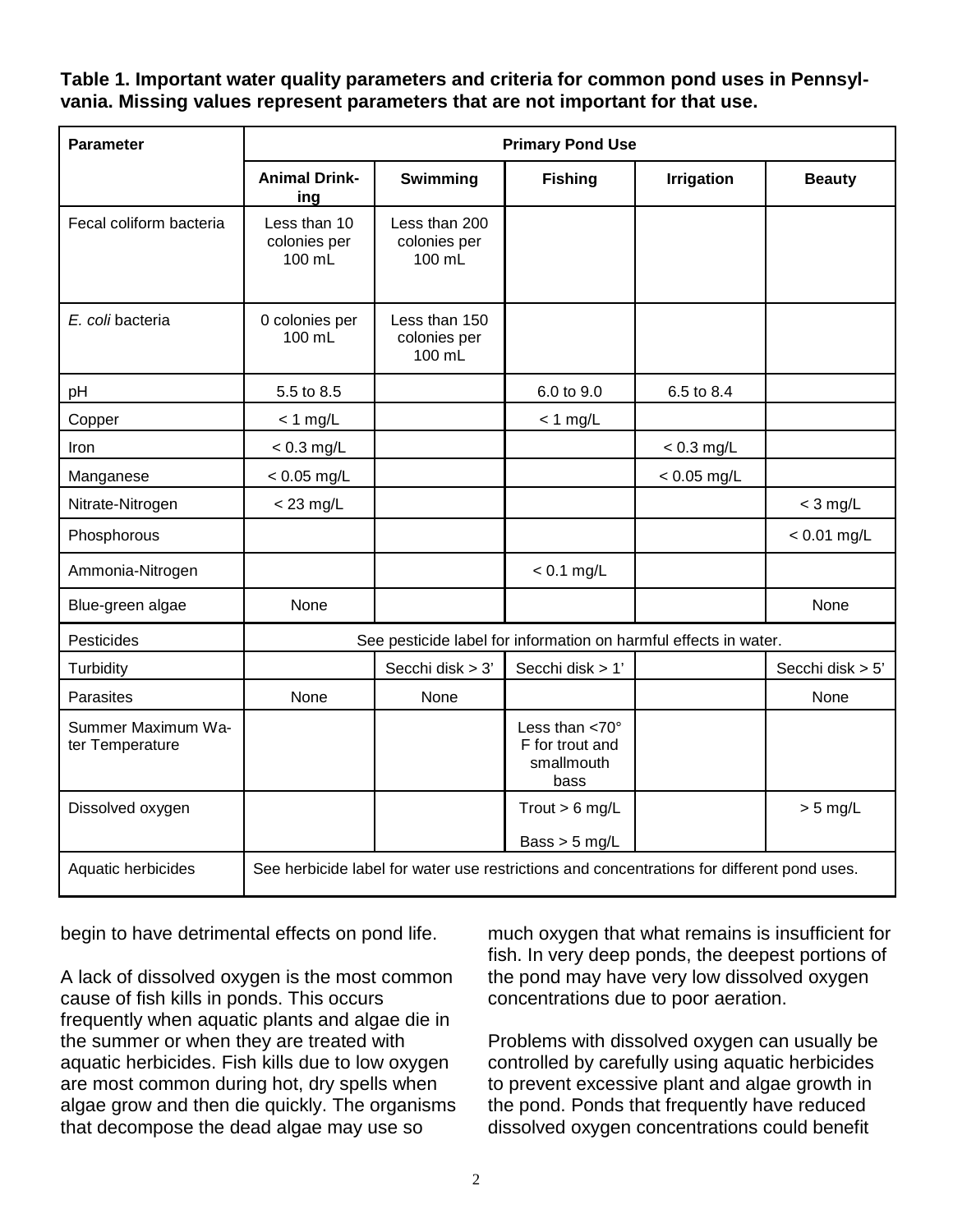

**Figure 1. Low dissolved oxygen is the most common cause of fish kills in ponds.** 

from commercially available continuous aeration devices.

#### *Muddy Water (Turbidity)*

Muddy or turbid pond water is usually only an aesthetic problem. It is frequently caused by runoff from disturbed areas around the pond or from bottom-dwelling fish and muskrats. Muddy water is best solved by eliminating the source of the problem. This might include planting grass or other vegetation on exposed areas, putting a layer of rocks over exposed banks, or removing muskrats or bottom-dwelling fish. Persistent muddy water problems can be treated with additions of ground limestone, hydrated lime, gypsum, or alum. Ponds that are only turbid or colored during the summer are probably experiencing zooplankton blooms. Zooplankton are small animals that serve as a food source for fish and other aquatic life. Zooplankton can be distinguished from sediment in water by holding a clear glass of pond water up to a bright light. If most of the particles in the water move erratically, the pond is experiencing a zooplankton bloom. If the particles do not move, sediment is the cause of the water discoloration. Zooplankton blooms can be eliminated with copper sulfate, but in most cases the health of the pond is best served if they are left untreated.

Muddy water is very common in new ponds and

usually disappears as vegetation grows around the pond. In established ponds, muddy water can almost always be traced to a preventable source.

Sediment or turbidity in pond water can be measured using a simple device called a Secchi disk. This black and white weight is lowered into the water until it is barely visible and the depth of water is recorded. Recommended Secchi disk values for various pond uses are given in Table 1 with larger values representing clearer water.

#### *Coliform Bacteria*

Coliform bacteria are a large group of many different bacteria, some of which can cause waterborne illnesses. Some coliform bacteria will occur in all ponds, but dangerously high levels may occur in ponds that receive animal wastes from barnyards or wildlife or human wastes from septic systems. Large numbers of waterfowl will increase bacterial contamination in small ponds. Coliform bacteria from human or animal wastes can be identified through separate water tests for fecal coliform bacteria or *E. coli* bacteria. A certified water-testing laboratory should do this test. These bacteria are generally only a concern if the water will be used for animal drinking water or for swimming. It is recommended that ponds used for swimming contain less than 200 fecal coliform bacteria per 100 mL of water and less than 150 *E. coli* bacteria per 100 mL of water. Pond waters used for livestock watering should contain less than 10 fecal coliform bacteria per 100 mL and no *E. coli* bacteria, especially for calves and other young livestock.

#### *Nutrients*

Many ponds suffer from excessive amounts of nitrogen and phosphorous from barnyards, crop fields, septic systems, lawns, golf courses, and waterfowl. Nitrogen is usually present in ponds as ammonia or nitrate, while phosphorous occurs as phosphate. Ammonia usually originates from animal or human wastes directly entering the pond. It is extremely toxic to fish and other aquatic life and any measurable amount of ammonia-nitrogen above 0.1 mg/L can be detrimental to the pond's health. Both nitrogen and phosphorous can be readily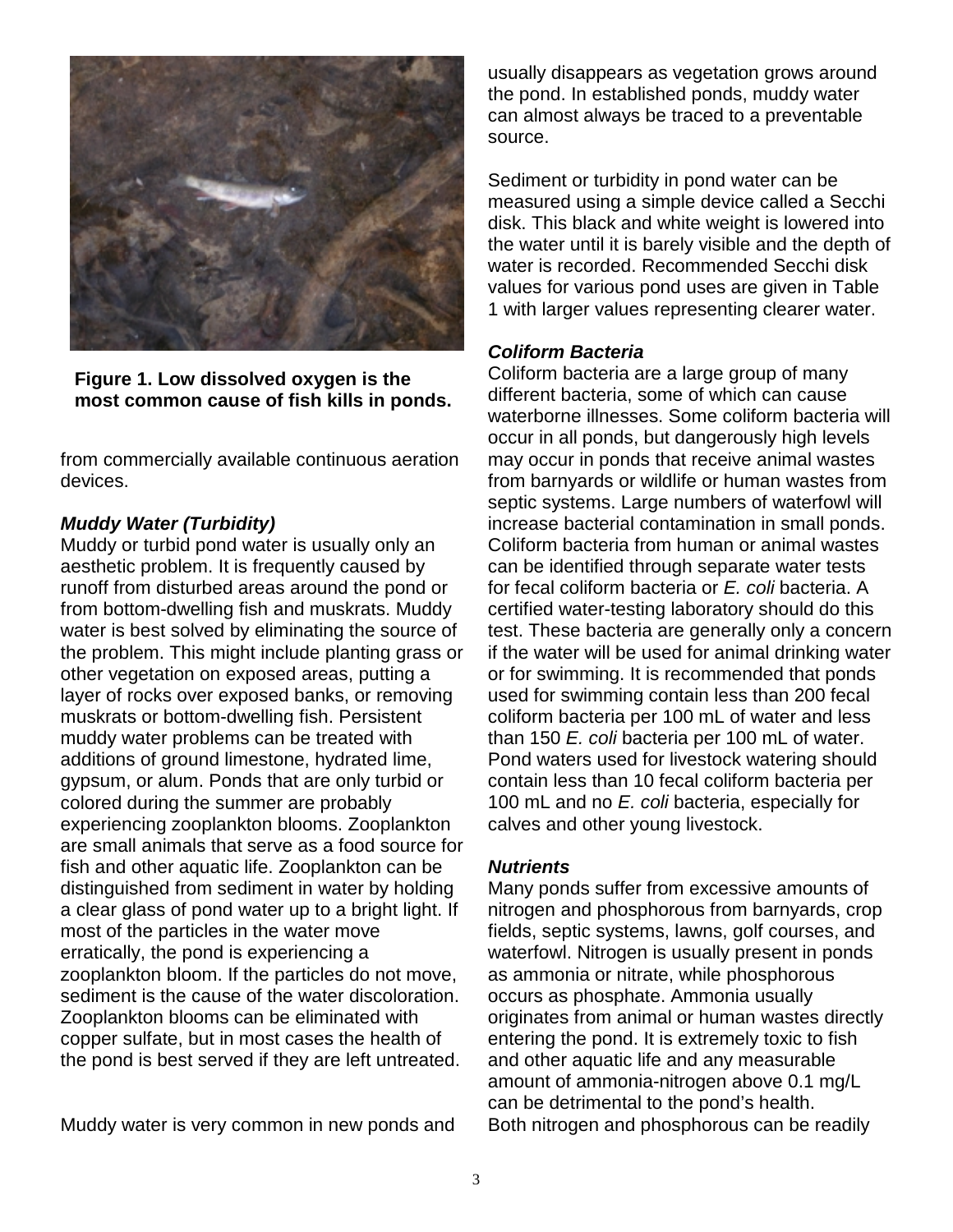used by aquatic plants and algae, which may lead to excessive growth. Long-term control of overabundant plants is best accomplished by reducing or redirecting nutrient sources to the pond. This may be done by reducing fertilizer use near the pond, maintaining, improving or relocating septic systems, directing nutrientladen runoff away from the pond, or maintaining buffer strips around the pond. If you fail to address the underlying cause of plant growth, you must rely on continuous control of the plants using mechanical, biological, or chemical techniques. The death of large amounts of aquatic plants or algae, whether naturally or as a result of herbicide use, will consume dissolved oxygen from the water and may lead to fish kills.

Nitrate-nitrogen concentrations above 3 mg/L are indicative of pollution. Phosphate concentrations as low as 0.01 mg/L may be sufficient to increase plant and algae growth. Excessive amounts of nitrate can also be dangerous for drinking water. Dairy cows should not drink water with nitrate concentrations in excess of about 23 mg/L measured as nitratenitrogen.



**Figure 2. Excessive nutrients cause abundant plant growth (like duckweed in this picture) than can result in reduced dissolved oxygen in the pond.**

Nitrate and phosphate can both be measured

with simple water test kits or through certified commercial water testing laboratories.

#### *Pesticides*

Pesticides in ponds may result from their use on nearby land areas or from aquatic herbicides used to reduce plant and algae growth. When using aquatic herbicides, make sure you obtain the required state permit, and read and follow the herbicide label instructions carefully. In some cases, the pond water should not be used for swimming, irrigation, livestock watering, or fish consumption for a specified period of time. Many aquatic herbicides are also toxic to fish and should be used carefully in ponds with fish.

Pesticides applied to the land surrounding a pond may occasionally reach the pond, especially on windy days or when heavy rain occurs shortly after application. Excessive concentrations are usually short lived, but they may result in fish kills, waterfowl death, animal sickness, and plant injury if the pond water is used for irrigation. Insecticides are especially problematic and have occasionally caused fish kills in ponds. These problems are rare and short-lived but underscore the importance of careful use of pesticides in and around ponds.

### *pH*

The pH of a pond is a measure of the acidity of the water. Farm ponds in valleys underlain by limestone will usually have a pH of 7.0 to 8.5. Higher elevation ponds or those located in the Poconos or northern Pennsylvania tend to have a lower pH, often less then 7.0. The pH of pond water is important for a number of pond uses. Different types of fish tolerate different pH levels but, in general, most fish will do better in ponds with a pH near 7.0. Ponds with a pH less than 6.0 may result in stunted or reduced fish populations. Ponds with a pH less than 5.5 or above 8.5 should not be used for dairy cows. Very low pH may be found in ponds in mining areas that are affected by acid mine drainage. In this case, the pH may be too low to support fish life, and the water also may be unusable for livestock watering. Low-pH ponds are often treated by applying limestone. This is most easily done by broadcasting one to two tons of pulverized limestone over the pond ice during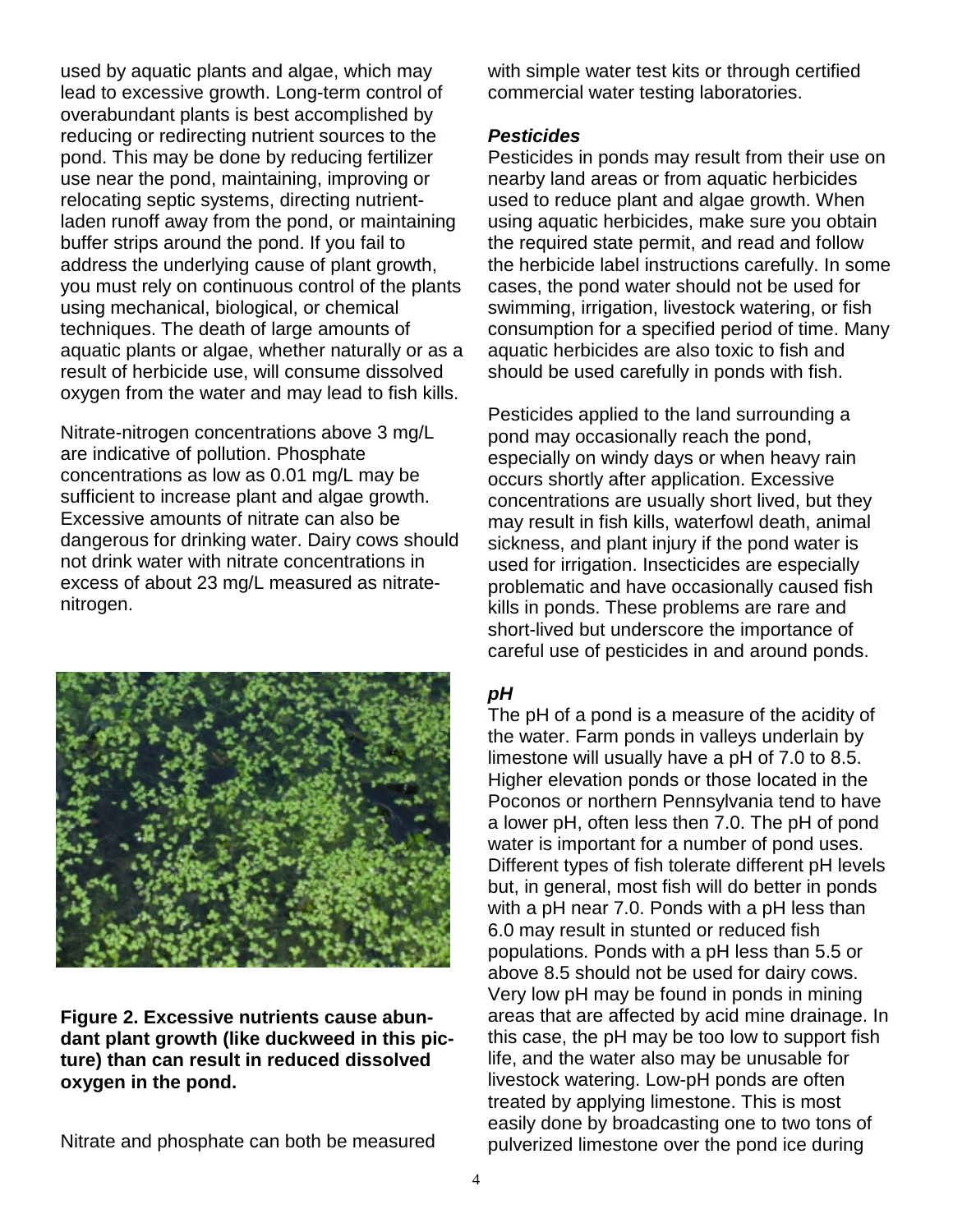the winter. Repeated applications are often necessary to maintain a high pH in acidic ponds.

#### *Hardness*

Hardness is a measure of calcium and magnesium concentration in water and is controlled by the source of the pond water. Ponds in limestone areas will generally have harder water than those in areas underlain by sandstone or shale. The hardness of pond water is usually unimportant except when using some aquatic herbicides. Hardness concentrations above 50 mg/L can reduce the effectiveness of some copper-based herbicides. Consult the label of aquatic herbicides to see if water hardness needs to be considered.

#### *Algae*

Some types of blue-green algae are a water quality concern in ponds used for livestock watering. Although they are very rare in Pennsylvania, some of these algae can produce toxins that may sicken or quickly kill animals that drink the water. These toxins are produced during or following excessive growth or "blooms," which usually occur after extended periods of hot weather. Testing for toxic bluegreen algae is difficult and not commonly available. Thus, farmers using a pond for livestock watering should prevent excessive algae growth or limit animal access to these ponds during and immediately after algae blooms. The common types of filamentous algae that produce long strands or mats are not harmful to animals.

#### *Metals*

Metals such as iron, manganese, and copper in ponds can produce offensive tastes that may affect animal intake. Iron and manganese are most common in ponds in coal mining areas in western Pennsylvania. While these metals are not harmful, they may cause offensive tastes that will cause animals to limit or refuse intake of the water. High iron concentrations may also adversely affect pond aesthetics by precipitating as an orange coating on the pond bottom, docks, and vegetation. Iron concentrations above 0.3 mg/L and manganese concentrations above 0.05 mg/L will impart a metallic taste to

water and may cause problems with irrigation injury to plants. Similarly, copper concentrations above 1.0 mg/L can cause an offensive metallic taste. High copper concentrations may result from repeated use of copper-based algaecides in a pond.

#### *Protozoan Parasites*

Various protozoa or parasites can occasionally affect ponds. *Giardia* and *Cryptosporidium* are protozoa that can occur in any surface water and may cause severe gastrointestinal problems if ingested. Even if they are present, they are unlikely to cause a problem for animal consumption or for humans swimming in the water. Another rare parasite in ponds may cause "swimmer's itch." This parasite burrows into the skin of swimmers where it dies, causing an itchy feeling after leaving the water. While rare, this problem can occur occasionally in ponds especially those with low fish populations. The parasite requires snails in the pond to complete its life cycle. It can be controlled by reducing the snail population by treating the water with copper sulfate. Snail populations may also be reduced by stocking red-ear sunfish in the pond; however, they may compete with other fish in the pond.

#### **Water Testing Options**

Testing your pond's water quality is relatively simple and inexpensive. Identify the uses of your pond, then test the water for the parameters that are important for that use. Inexpensive water testing kits are available at many pet stores and also online. Two large manufacturers of water testing kits are:

LaMotte Company: http://www.lamotte.com/ Hach Company: http://www.hach.com/

Water testing can also be accomplished by dozens of certified commercial water testing laboratories in Pennsylvania. A list of these laboratories is available at your local Penn State Cooperative Extension Office or online at http:// www.dep.state.pa.us/labs/.